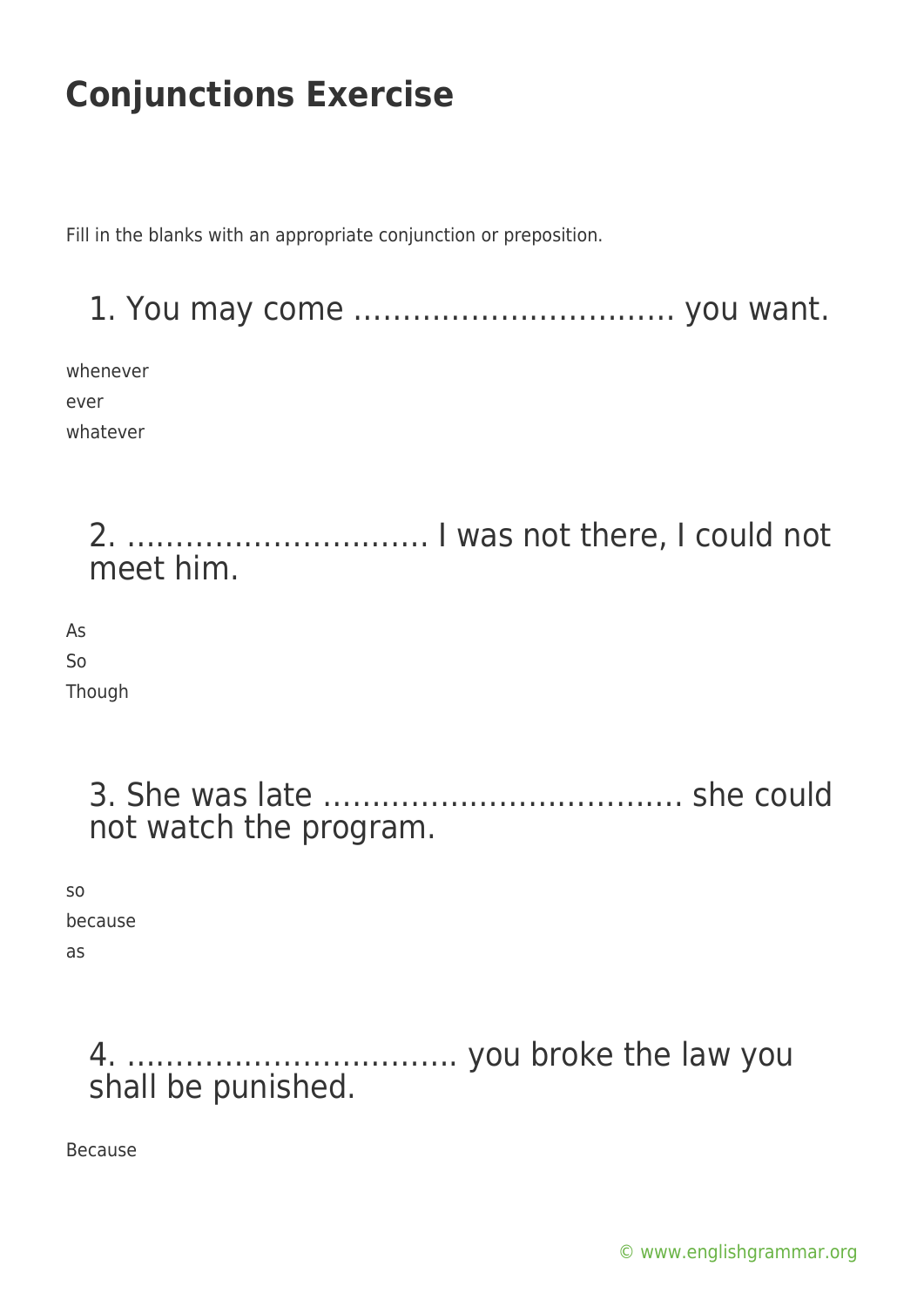So Hence

### 5. He won the match …………………………. his injuries.

despite though however

### 6. ……………………………… he was suffering from injuries, he won the match.

Although In spite of However

# 7. He advanced …………………………….. he could.

until as as far as

# 8. I waited for him ………………………….. 10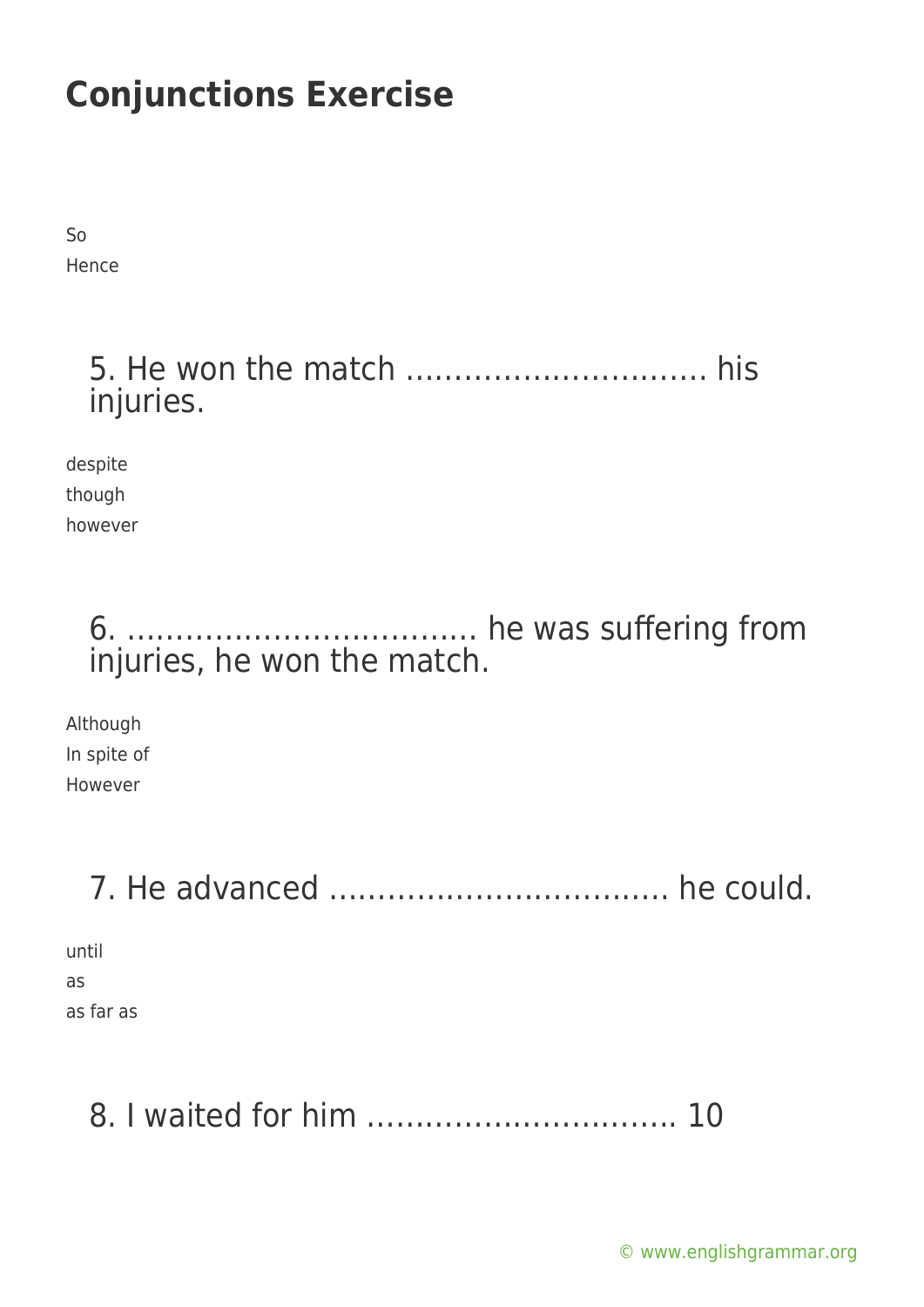### o'clock.

| until     |
|-----------|
| up to     |
| as far as |

### 9. …………………………… you have apologized, we will not take any further actions against you.

Since Hence Thus

# 10. I will remain ………………………….. I am.

where there Either could be used here

### 11. …………………………….. I was younger, I could run faster.

When Whenver